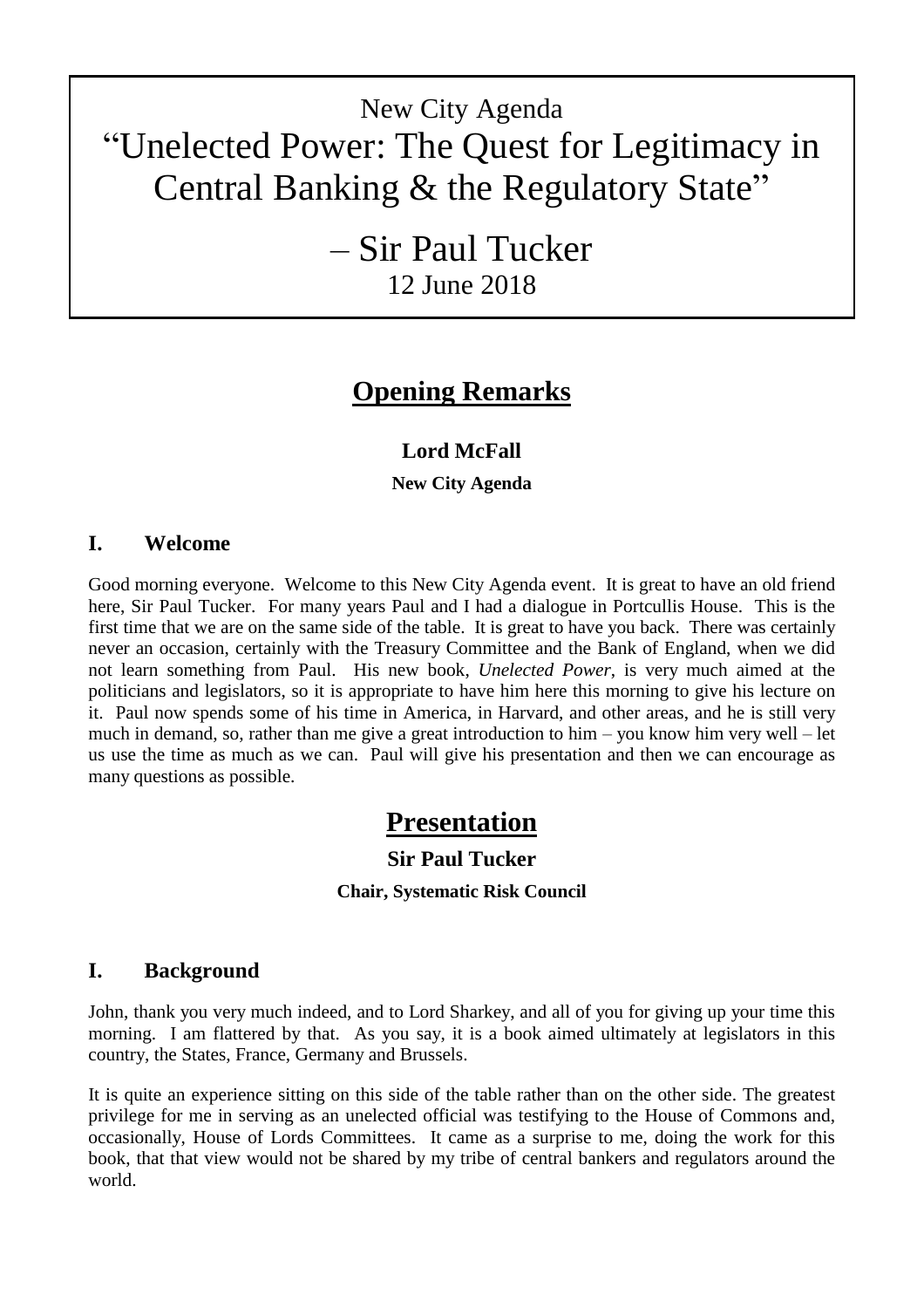If you ask the President of the Bundesbank – actually, any living former President of the Bundesbank – whether they do, or should, testify on monetary policy to the Bundestag, the answer is, 'We testify on other things, other people's affairs, but we do not testify on monetary policy, and nor should we, because it would undermine our independence.' That is completely contrary to my view, the view of Mervyn King when he was Governor, and, I am absolutely certain, the view of the late Eddie George, who, of course, became a Member of this House before he passed away.

We saw testifying to Parliament as not only necessary in the sense of creating awareness of what we were doing – trying to speak to the public through the public's representatives – but we also thought that it was completely necessary in terms of underpinning our independence. That is why it is a pleasure to be here, personally and professionally.

## **II. The Purpose of the Book**

Why did this I write this book? Had I not been in the business of needing to get the book sold, the sub-title would not have been *The Quest for Legitimacy in Central Banking and the Regulatory State*, it would have said something like *How Technocracy Should Retreat to preserve our System of Government and its Own Contribution to Welfare*.

Before I left office I had reached the view that the technocracy --- people like me --- were at risk of overstretching and needed to retreat. That view is held by some in the United States and a few in continental Europe, but by very few people amongst the establishment in this country. In a sense, that is why I wrote the book, but the book was also prompted by the greater powers that the Bank of England acquired in 2012 after the earlier crisis.

The Bank of England was completely redesigned, and I regard it as no longer a secret that the core of its new structure and responsibilities really came out of conversations that Matt Hancock, now a Cabinet Minister, and I had been having since the early 2000s, when he was my private secretary at the Bank of England (before he left the Bank to go and work for George Osborne as his chief of staff). We used to go down to the pub or bars and play what, looking back, amounted to Fantasy Bank of England. 'What would the Bank look like if we could design it?'

When the legislation was actually being prepared to give the Bank more powers, it turned out, however, that some people wanted to give the Bank more powers than we at the Bank thought was sensible. For example, there were influential people close to the then Government who wanted the Bank of England to be the market regulator, which in the end stayed with the Financial Conduct Authority. We – including I – lent against that. A few years later, after I had left, I received a telephone call. I am not going to say who it was from, but it was not from the Governor. They said, 'Why were you so keen that the Bank should not be the market regulator?' and I said, 'Because you would be too powerful.' It behoves those who are unelected to be careful about the powers that they have.

## **III. Systems of Government**

#### **1. Representative Democracy**

In one sense, the book is a contribution to theories of constitutionalism, because the principles of the structure of government in the Western world – stemming from Montesquieu, Madison and John Locke among others – make no place for the administrative state, regulators and central banks at all. This is problematic because the wonder of our system of government – representative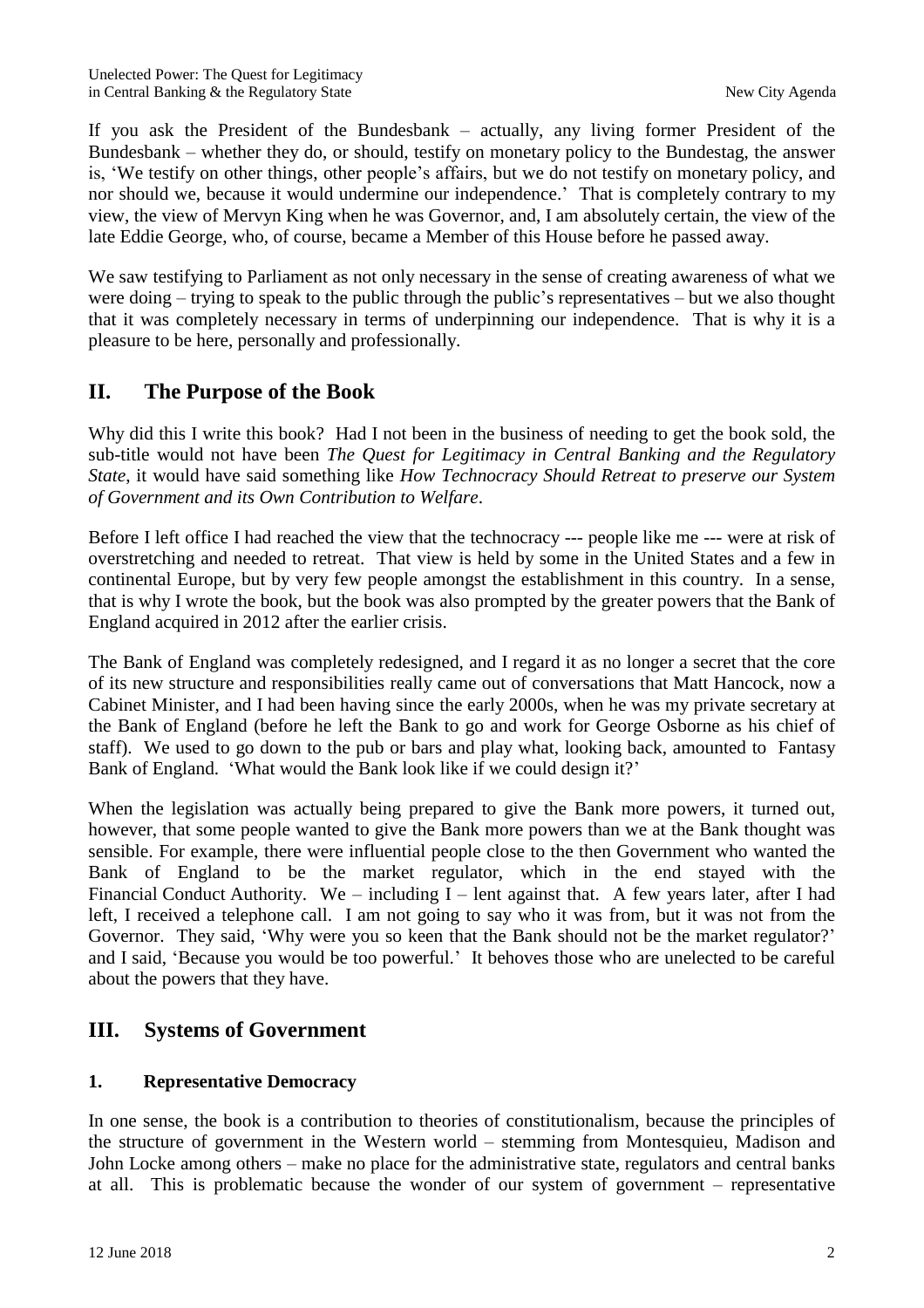democracy – is that it separates, more cleanly than any other system of government, how we feel about the government of the day and how we feel about the system of government. Anyone who participates in government, whether local, regional or national, federal in the United States and Europe, unelected or elected, knows that eventually things will go horribly wrong in ways that damage the welfare of the people, sometimes for generations. The beauty of our system of government is that you can be completely fed up with the government of the day and vote it out without losing your loyalty or allegiance to the system of government. Well, that is just no longer completely true. The more of our government that is in the hands of unelected people the less it is true that the inevitable failures and mistakes of government can be remedied by a general election. So it matters how unelected power, beyond the judges, fits with our constitutionalist values.

#### **2. What Happens In Other Countries?**

Let me say something briefly about other countries before turning to what I think is the solution. Our constitution, of course, is pretty flexible and so the country turned from being dead against delegating to central banks and independent regulators to it becoming a raving fashion from the 1990s onwards.

Germany is almost alone amongst advanced-economy democratic economies in making explicit provision in its constitution for the administrative state and it is absolutely unambiguous that the administrative state shall be under the day-to-day control of Ministers. In consequence, they have a problem that I am not going to discuss at all today, which is that this is not true in fact. It is true in law but, in my experience, not in fact. Germany faces a problem quite different from the problem that the United States, the UK or France faces.

The United States I will not dwell on other than to say this whole area is constantly fought out in the courts and there are people, both on what in the book I call the 'constitutionalist right' of politics and the 'participatory left', who are deeply averse to just how much power has been given to regulators of various kinds, and indeed to the Fed.

I need to be careful about what I mean by 'independent agency' and this will give me an opportunity to say something concrete about the UK. By an independent agency, I mean an agency that is insulated from day-to-day politics – not all politics – of both elected branches of government, both the legislature (or Parliament) and from the executive. The three markers of such an independent agency are that the policymakers have control over their instruments – Ministers cannot order them what to do; they have job security, not necessarily tenure – ie, life tenure like members of the US Supreme Court --- but job security, as the Prime Minister or President cannot get out of bed and sack them because they no longer like them; and they have budgetary autonomy, or at least they do not have to go back to Parliament or Congress to get their budget each year.

On those definitions, all sorts of agencies in the United States that are described as "independent", such as the Securities and Exchange Commission, are not in fact independent because they have to go back to Congress each year for their money. I am not suggesting that that is a bad thing, but it most certainly makes the SEC sensitive to the shifting currents of Congressional thinking. I mention the SEC because it turns out that the UK's equivalent body, the Financial Conduct Authority, is independent in the way I have defined. It is more independent than the SEC. In fact, you may not know this but the FCA is more independent, formally, than the Bank of England. That is because, whereas the Bank of England has to go to Treasury and Parliament and agree its budget every five years, which is a pretty crunchy moment, the FCA does not have to do so and nor,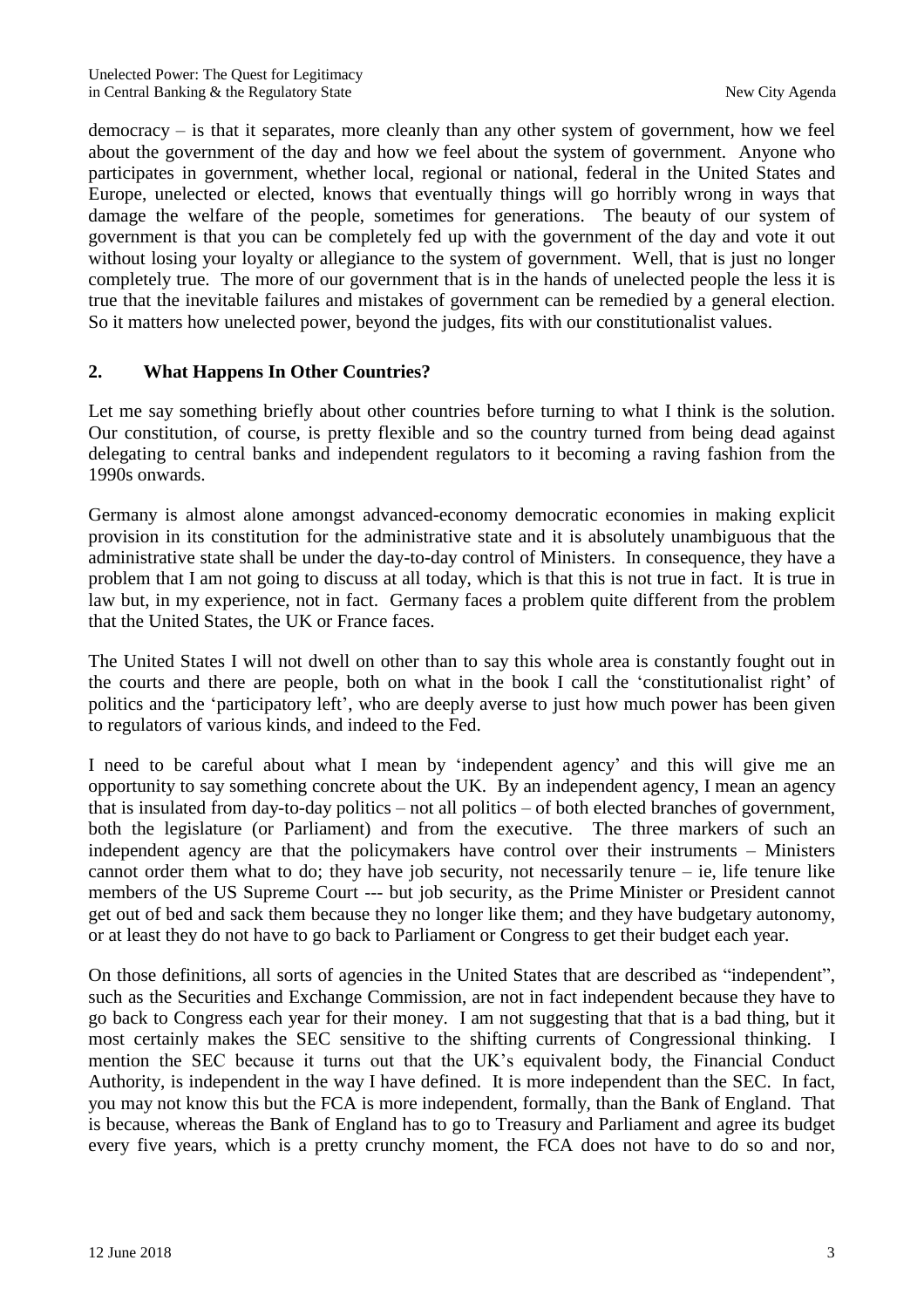previously, did the FSA have to. For what it is worth, this is a mistake given the principles I shall outline.

#### **3. Possible Solutions**

Let me jump to what I think the solutions are. The solutions matter for two reasons. If we, the people, or you, our representatives, delegate power to insulated agencies where something like my criteria are not met, there is a legitimacy or democratic deficit, which is a slow motion ticking time bomb for the reasons I have said. If, on the other hand, you do not delegate to insulated agencies when you could, you are almost certainly sacrificing welfare benefits that people could enjoy through improving the performance of the agency. I think America incurs that quite a lot and Germany may do so a bit.

#### **4. Criteria for Delegation**

I am going to run through some criteria from whether to delegate, how to delegate, and under what circumstances it is okay to combine different missions in an independent agency. That will bridge to a couple of points about the central banks.

The first criterion for whether to delegate – and this is going to sound quite innocuous, but I do not think it is – is that people out there, or political parties, should have a broad consensus around the purpose of the delegation. For example, in the United States, such a consensus does not exist in environmental policy. So, there are lots of people in the United States who are currently very angry about the environmental policies of the EPA – the Environmental Protection Agency – and its new leader, Mr Pruitt. But, actually, there are lots of people who are absolutely delighted, and not all of those people are in industry or business.

For whatever reason, there is simply not the consensus that could justify insulating environmental policy away from politicians. And in fact it is not: the EPA is led at the whim of the President. Now, in comparison, if you think about my former professional world, compared to when I was growing up in the 60s and 70s, there is not a constituency out there for high and variable inflation. There was once upon a time. People thought that you would get more growth, higher output, permanently by having a bit more inflation. Even less is there a constituency out there for financial instability: let us have more financial crises; either more frequently or let us make them deeper when we have them. There may be a few hedge fund guys that want that, but nobody in the population seriously wants that.

I name three massive areas of public policy, one of which actually does not lend itself to insulation of politics because there is deep disagreement about the goals. The others, potentially, do, because there is broad-based agreement on the goal.

The second criterion does a huge amount of work in my work, which is on the benefits of credible commitment. Why do we want to delegate to insulated officials at all? It is because, under certain circumstances, unelected officials are going to be better at sticking to a mandate and an objective. This is not because politicians are wicked or anything like that. It is because they run for election and therefore, if they can improve the people's short-term welfare by departing from the formal objective, they will. In fact, subject to staying inside the law, it would be crazy not to, given the need to get re-elected, but that may not be so great in the long run.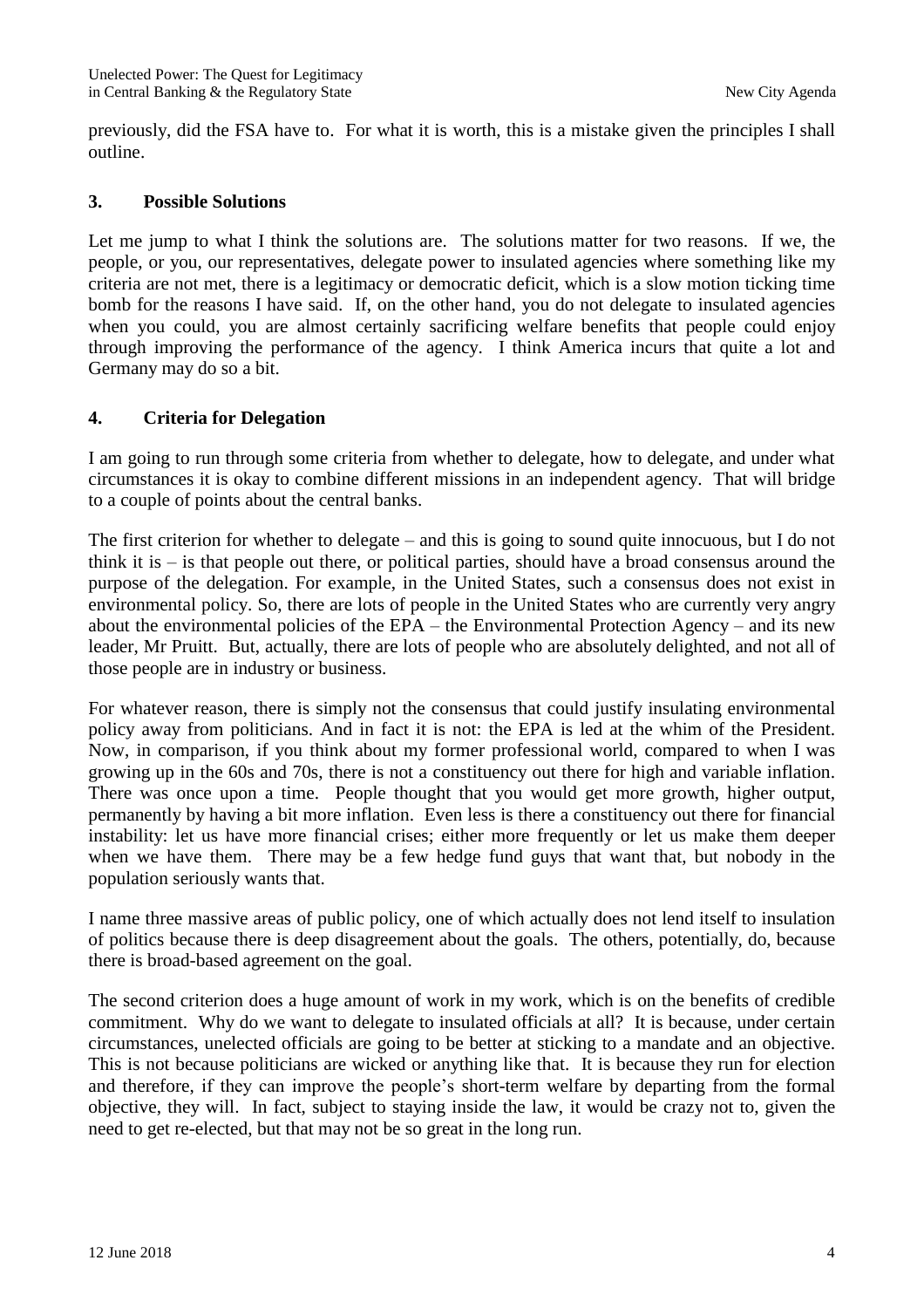Notice, by the way, that I am not resting this on expertise; there is lots of expertise around and it is always flawed. The case for delegation cannot be based on expertise. Credible commitment, I think, really is a good driver for delegating, but the problem is that it runs absolutely through government, so politicians could delegate everything on that basis. Someone famously argued for that in the late 90s, in the States, but of course we would not want to delegate anything that touches big choices on distributional issues, or on values. That is why quantitative easing, credit easing and credit measures from the ECB and the Bank of England have been controversial. They do have distributional effects. To what extent has that reflected distributional choices? Perhaps we could discuss that.

On the 'how', I am going to mention two or three precepts. The first is that it is vital that an independent agency is set a clear objective that can be monitored. What this is absolutely against, in terms of an independent agency, is having three or four objectives in statute that are ranked equally and are vague. That is the position of the FCA. To be clear, the FCA, on my account, should not be independent. It is a mistake, and this is not just a theory.

What you see with the FCA now, the FSA in the past and actually with their peers all the way around the world – you do not want to be too incurious about the rest of the world – what typically happens is that a securities regulator, or market regulator, will embark on a particular policy and nobody will say anything. Then something will go wrong and the regulator will be told that they weighed their objectives incorrectly: they should have been putting more weight on investor protection relative to promoting market efficiency; more weight on promoting the City relative to investor protection; or whatever. That is fine, it seems to me, as long as you have an agent that is not completely independent, such as one that has to come back every year for its money and so is obliged to be sensitive to the shifting currents of parliamentary opinion about where they should direct their effort.

The second criterion is that decisions should be taken on the basis of one-person-one-vote and after deliberation. This is not just for what economists would regard as the welfare benefits of delivering better results. It does deliver better results, in my experience, but it is also so as to disperse power. And also because disagreement between minority voters and majority voters reveals what is really at stake in a decision, which helps to inform parliamentary oversight and public debate.

## **IV. Where Power Resides**

#### **1. Why Unanimity is Dangerous**

When we were testifying to you, John, at the TSC, I imagine it was somewhat easier for your colleagues and yourself, and afterwards for Andrew Tyrie and co, where there had been a minority vote, because then you could press, 'How big a difference is this? Where does this difference go?'

If you have wall-to-wall unanimity for years and years and years, it is much harder for the public to see where the debate is. Now, on the criterion of one-person-one-vote almost none of our Ofcom, Ofgem, Ofeverything passes that test because although they have Boards these are more like public company boards. The power really resides with the chief executive or the director general or whatever they are called. When I first said this to a few people, they were a bit affronted, particularly members of the Boards, and would say, 'No, no, I am really involved in policy.' I would say, 'Do you have a confirmation hearing in the Commons?' 'No.' 'Are your votes published?' 'No.' 'Do you testify when you disagree with the director general? Do you go into the agency every day?' 'No.' Then I asked a few people and Ministers I still know. I asked one of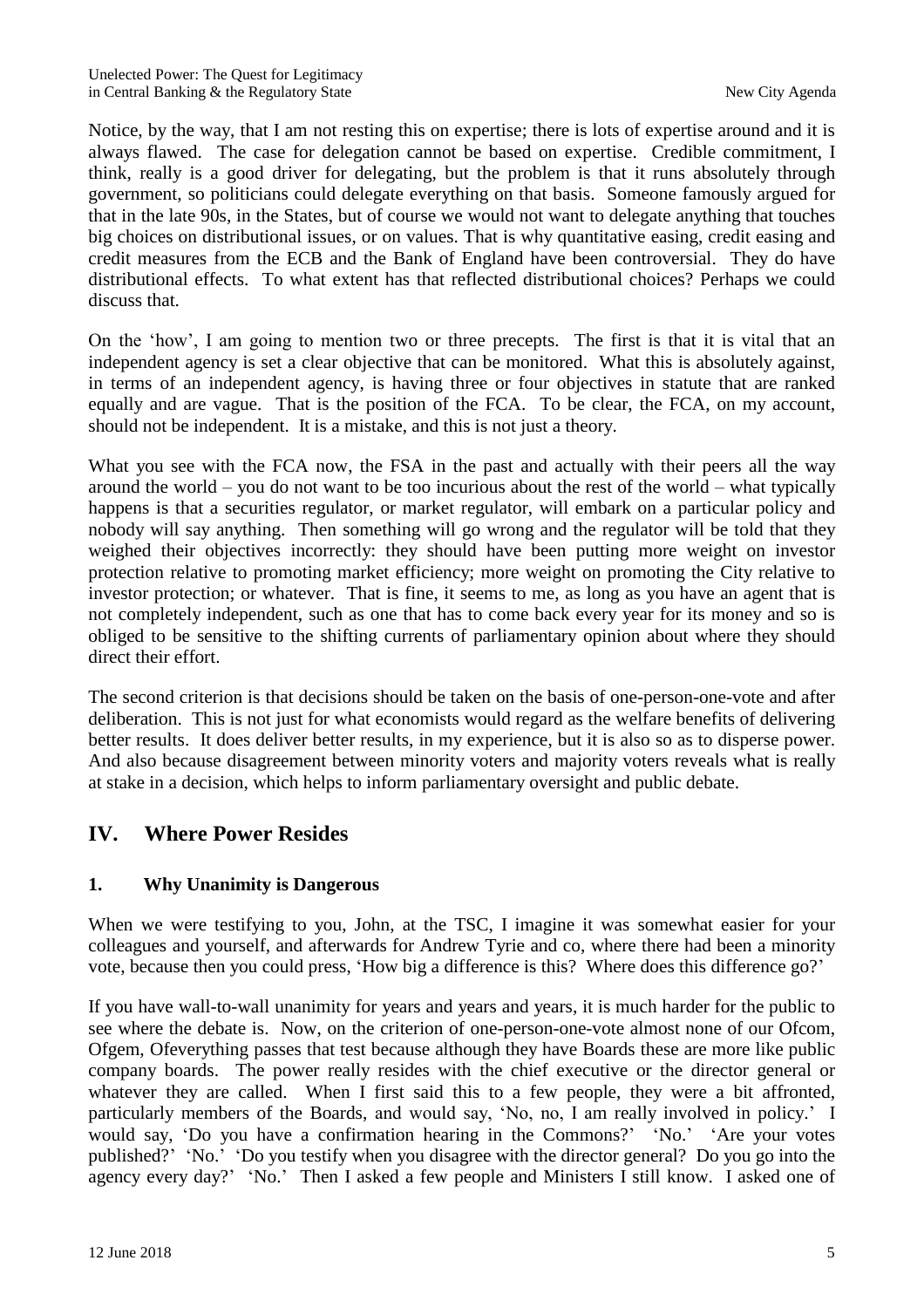them, 'Who is the policymaker on  $X$ ?' They said, 'So and so' – I am not going to name anyone. I said, 'So what about the Chair?' 'The Chair is quite useful for overseeing management of the organisation but on policy, no.' 'So you are saying only X is responsible for policy then?' 'Yes.' To be insulated from Government, and to put all that insulated power in one person's hands, is just a mistake if our political values matter.

Actually, the UK is an outlier in this respect. This is not what France or, typically, the United States have done. We seem to have done it because of the fashion for the New Public Management during the 90s. Doctrine was to model all these regulatory agencies on public companies, with a Board and then a chief executive, and so on. We made a mess out of this. That is not how you should design a government agency that can issue, with independence, rules and regulations that are legally binding. It is quite a big deal to issue legally binding regulations; it is to be a law maker, backed by the coercive power of the state. Why put the de facto power in one person's hands?

#### **2. Constrained by Under-Resourcing**

The third precept I will mention is being sufficiently transparent to be properly accountable to Parliament via its Select Committees. There was a Chairman of the House of Commons Agriculture Committee quite a few years ago – well over a decade ago – who said something along the lines of, 'We just do not have the resources to do all of this properly.' I cannot evaluate whether or not that is true, but, if it were true, actually, that should be a constraint on the number of truly independent agencies that we are prepared to have.

My sense is, as a citizen, that the quality of the TSC's oversight of the Bank of England, particularly of monetary policy – not so much, in fact, of its other functions, partly because there are never any minority votes – is better than the oversight of some of the other Committees of some of the other independent agencies. Of course, to some extent, this not only impairs the oversight, it also impairs the de facto independence, because it leaves more room for Ministers to influence policy discreetly behind the scenes.

## **V. Competition Policy**

#### **1. Transformation in the US**

Let me say something about anti-trust policy and prudential supervision, and then talk a little bit about central banking and multiple-mission agencies.

In some respects, the most problematic example in my book is not central banking, it is anti-trust policy, competition policy, which is going to become – I will say only one thing about Brexit: after Brexit, this country will realise just how incredibly important the competition authority is. It tends to loom in other countries' lives much more than it looms here. That is partly because the big competition decisions are being taken in DG Comp, which is clearly part of the Commission.

The most striking thing about anti-trust policy is the transformation it went through in the United States, and then everywhere else, in the 1970s without the change going anywhere near Congress or anybody who had been elected to any office. The two founding competition statutes of the States are the Sherman Act of the Progressive era and the Clayton Act of the New Deal era. The objectives that they set for competition policy are very vague.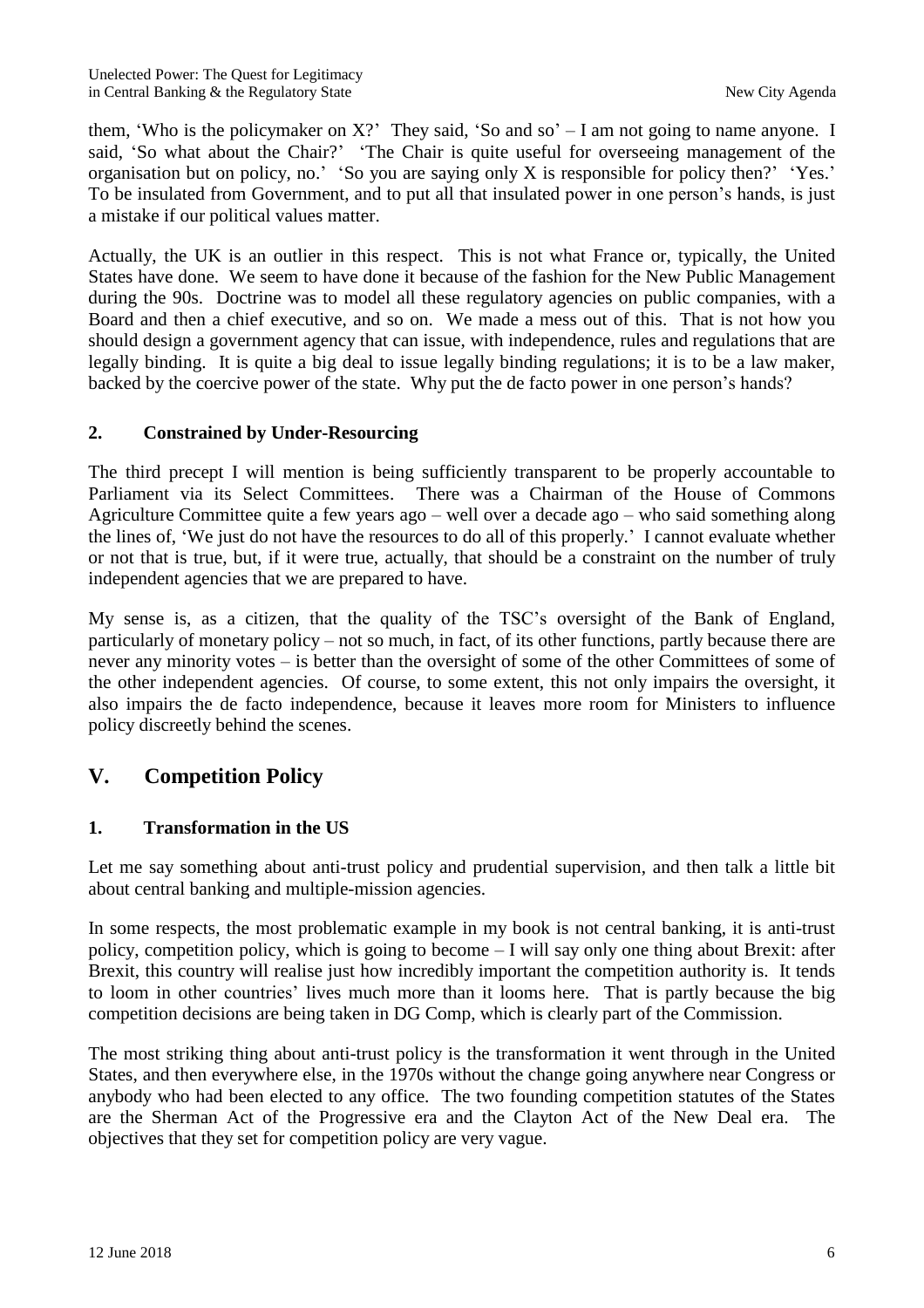#### **2. Educating the Judges**

With some sweeping approximation, for the first few decades of competition policy in the States, the dominant doctrines were associated with what was called the Harvard School, which can crudely be approximated as: if a merger or tie-up accounts for more than X percent of a market, then it is per se illegal, and the legal burden of proof is on the parties to demonstrate that it is not.

A bunch of Chicago economists pointed out, from the 60s and 70s onwards, that this was nonsense if you thought in terms of consumer welfare, and instead judgement ought to be based on whether a merger or tie-up would push prices down for consumers and/or push volumes up. This makes room for taking the long run into account as well. The economics won the day. The striking thing about it was that this was an absolutely massive change, and seems over time to have led to a much more concentrated business community in the States, which also has now concentrated political power.

For me, the interesting thing is not whether that was a good or bad idea in terms of public policy, it was that this went nowhere near the Congress or the President. This was decided by the Court, and the way that the policy change came about was that the Chicago guys – and they were all guys, I think – decided that the way to change policy was to educate the judges, so the Economics department effectively merged with the Chicago Law School to teach a generation of judges how to think about this. As a long-term strategy, it prevailed. It is absolutely the guiding policy of our competition policy, and of European competition policy. There is something wrong about that in terms of who is meant to frame high policy. And, of course, it kind of betrayed the origins of competition policy associated with Woodrow Wilson in the States and with the ordo-liberals in Germany, both pre-war and particularly post-war, who thought policy should be about constraining the political power of business, not just about economic welfare. So that is one example.

## **VI. The Need for Greater Transparency**

#### **1. Independence of Prudential Supervisors**

Another example, and I am slightly ashamed about this – my shame being reduced only by my having spotted the problem and recanted before the end of my term of office – is the area of prudential supervision, supervising banks and ensuring they are safe and sound. It has been doctrine for 40 years at least that the supervisors should be independent of Government. This is enshrined in international agreements like the Basel Core Principles of Banking Supervision and the equivalent for securities regulators. More important, it is promulgated around the world by the IMF and imposed sometimes as part of their conditionality. So that is the first plank: we, the supervisors, must be independent, so they say.

#### **2. Sensitive Issues**

The second plank is that this field or work is all terribly sensitive. The supervisors have maintained something like: we cannot publish anything we do and we cannot tell you anything about the financial health of the banks and the dealers, or about what we are doing with the banks and the dealers, because were we to do so it could bring about the very problem that we are charged with averting. If you think about this for five seconds, in the way that I put it, it is an absolute disgrace. It amounts to my tribe, as it was, saying to your tribe, 'Trust us. Pass legislation that makes us independent. We cannot possibly tell you what is going on until, of course, it all ends in failure, there is a complete mess and you demand to know what was going on.'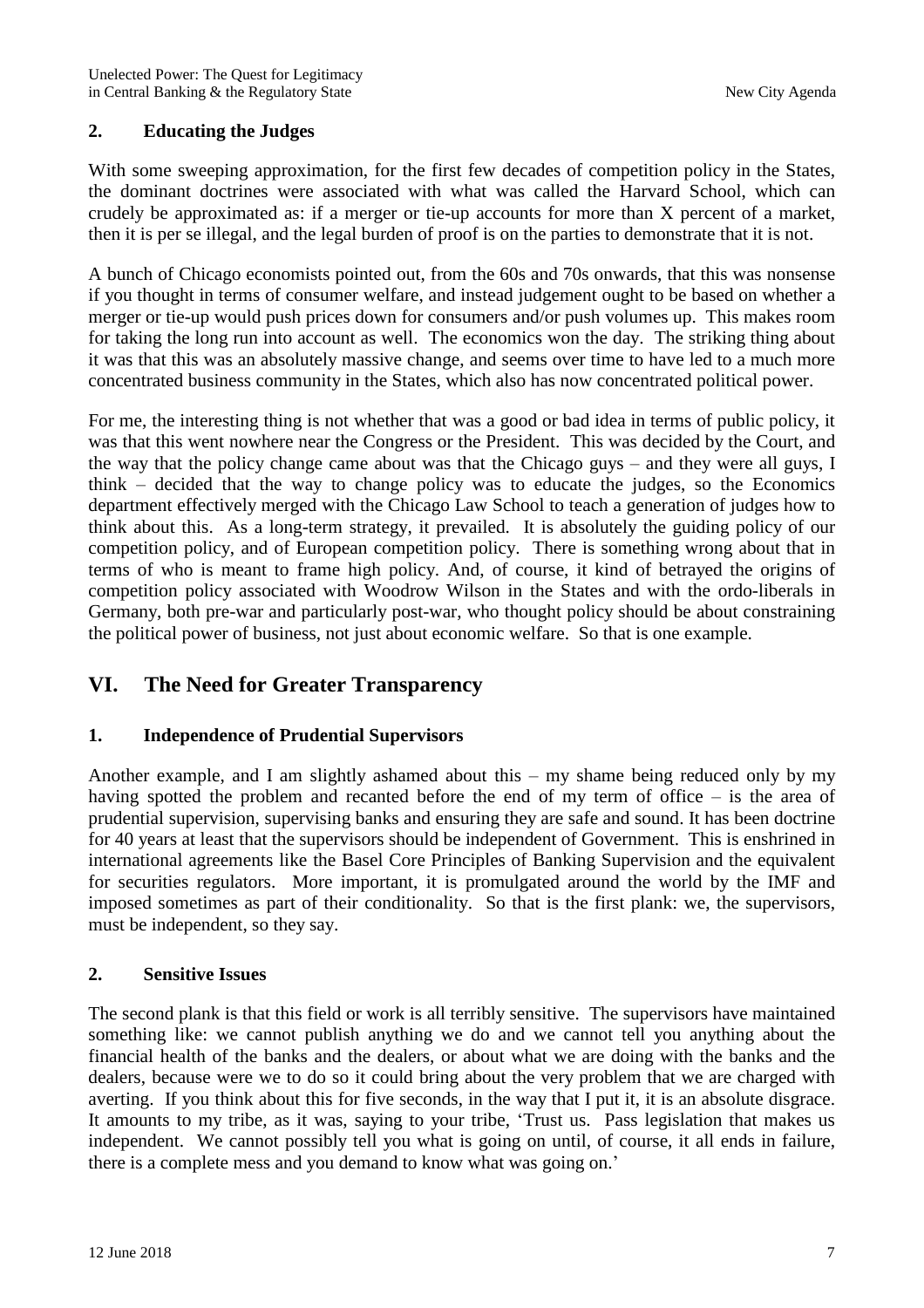There are two solutions to this. They are not mutually exclusive. One is for Select Committees to hear evidence on these sensitive things (and I accept that some of them are sensitive) in the way that they hear evidence in camera on security and intelligence affairs. That can be done and happens a little bit in Europe as there is, I believe, a committee of the European Parliament that holds hearings on banking in camera.

The other, more important, part is for prudential supervisors to be much more transparent about the state of the banks. If they do not do that, they basically should lose the independence that they insist is so important. I believe that democracy and our system of government is more important than the insulation of bank supervisors, but I also happen to believe that they can solve that problem. Something they now do, called stress testing, which the Americans stumbled into during the crisis, allows them to be much more transparent about firms than ever in the past.

## **VII. Central Banking**

#### **1. Monetary Policy**

Let me come, finally, to the core of my old world. I am going to say a few words about central banking. The central bank independence debate has dominated Britain's discussion of delegation for the past 30-odd years or more.

The first sentence of my book recounts Terry Burns, when he was permanent secretary at the Treasury, coming to see Robin Leigh-Pemberton, when he was governor of the Bank of England, and I was sitting there as the governor's private secretary. This must have been the very early 1990s and so during the debate about giving the Bank of England independence for monetary policy. Some of you will remember the Rolls report. That debate was under way. Nigel Lawson suggested independence to Margaret Thatcher. It was a few years before Norman Lamont suggested it to John Major. That was all in the swirl. Terry comes across and says to Robin, 'Of course, if ever you were to gain monetary independence, you would very likely have to lose banking supervision, because otherwise you would be over mighty citizens.' It is a word still used in the core mandarin discussions about the Bank of England, from time to time.

Terry's prediction was absolutely right. When the Bank of England did get monetary independence from the Labour Party in 1997, banking supervision was duly taken away. And then the crisis happened and it was given back. The question is: was it a good idea to give it back? Certainly, the instinct of, 'You will be very powerful if you do both' is dead right. So the instinct of, 'Would it not be good to separate these two missions?' is not an outrageous instinct.

#### **2. Lender of Last Resort**

What it does, and what it did, however, is to deny an unalienable fact, which is that, if you are the monetary authority then when banking gets into difficulty with its liquidity, you, the central bank, as the lender of last resort, will be at the scene of a disaster and, as you make your way through the scene of the disaster, it will turn out that you want to know a lot about the banks that want you to lend to them, and some of which you do not want to lend to. It also gives you a stake in how well the banks are being supervised and in how sound they have been required to be. This is exactly what your TSC report on the Run on the Rock was about.

I will say, as an aside, that the key governance failure of the Bank of England, highlighted during that period, has not been fixed. For all of the talk of improvements, from Treasury and in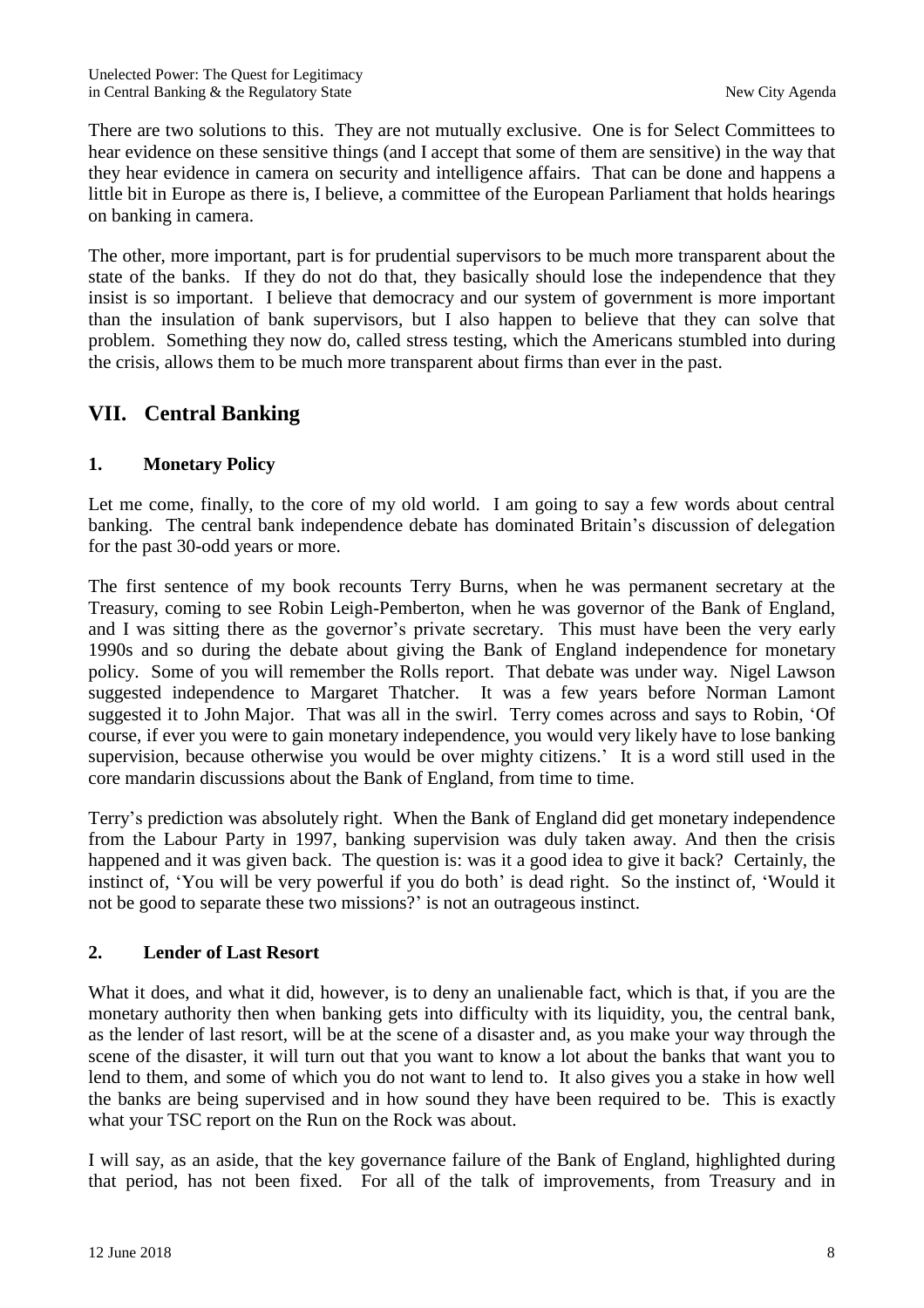Parliament, in BofE governance – and I do not doubt there have been some – there is one, I think only one, element of the Bank's governance that was important to the mess of 2007 and it has not been addressed. This is never discussed in this country. I mention it now simply because it highlights that oversight of independent agencies is perhaps not what it is cracked up to be.

Anyway, my view is that if, by virtue of being lender of last resort, a central bank is inalienably involved in overseeing the resilience of the banking system, then given our political values its role, responsibilities and powers should be formalised, so that it possible to hold it to account.

#### **3. The German View**

Years ago, I was sitting next to Helmut Schlesinger, past president of the Bundesbank and by far the dominant president of the Bundesbank over recent decades, who probably still goes there frequently and in some sense is still very much a guiding spirit. It would be very difficult for a President to go against the will of Schlesinger without carrying Bundesbank staff. We have had no central bank governor in this country like him, other than perhaps Montagu Norman.

Anyway, I said to Dr. Schlesinger, 'Why is it that you are against the Bundesbank being a supervisor?' and he said, 'Oh, because it always goes wrong. We do not want to be accountable for that because it would undermine our monetary independence.' I said, 'But lots of your staff work on banking supervision, because they have to, because you are the lender of last resort.' What I did not say, which I believe to be true, is that, actually, most Bundesbank staff work on banking supervision, not on monetary policy. Schlesinger said, 'Well, even so, we do not have formal responsibility, so are protected from accountability.' Can you imagine that being true here or in the United States? It is impossible. If you actually do something, then you are accountable for it. You work back from that. Parliament should take the responsibility and structure it in the appropriate way. There has now been an attempt to do that for banking supervision in this country. But I do not think there has been a particular attempt to do that for lender of last resort.

#### **VIII. Conclusion**

Let me stop there, other than to say that the reason this matters to me is that I happen to have spent most of my working life in an institution that gained more and more power in a healthy democracy, and it did so during a period when more and more power was also given to unelected regulators of various kinds. As a country we did not seem to stop to debate whether this was a good thing, or how best to do it, very much at all. If you want proof of that, I would mention that there have been lots of constitutional changes in this country over the last 25 years or so, and if you go and buy books by the leading constitutional scholars of this country, the chapter headings will be about devolution, the EU, reform of the House of Lords, human rights, creating a supreme court and moving it out of the House of Lords. The Bank of England, in one book, gets a sentence or so, and nothing is said about the regulatory state. It does not feature at all.

Let me finish with this. In the United States, the marginal lawmaker is an unelected judge or an unelected regulator. Do we want to be like that?

Thank you very much.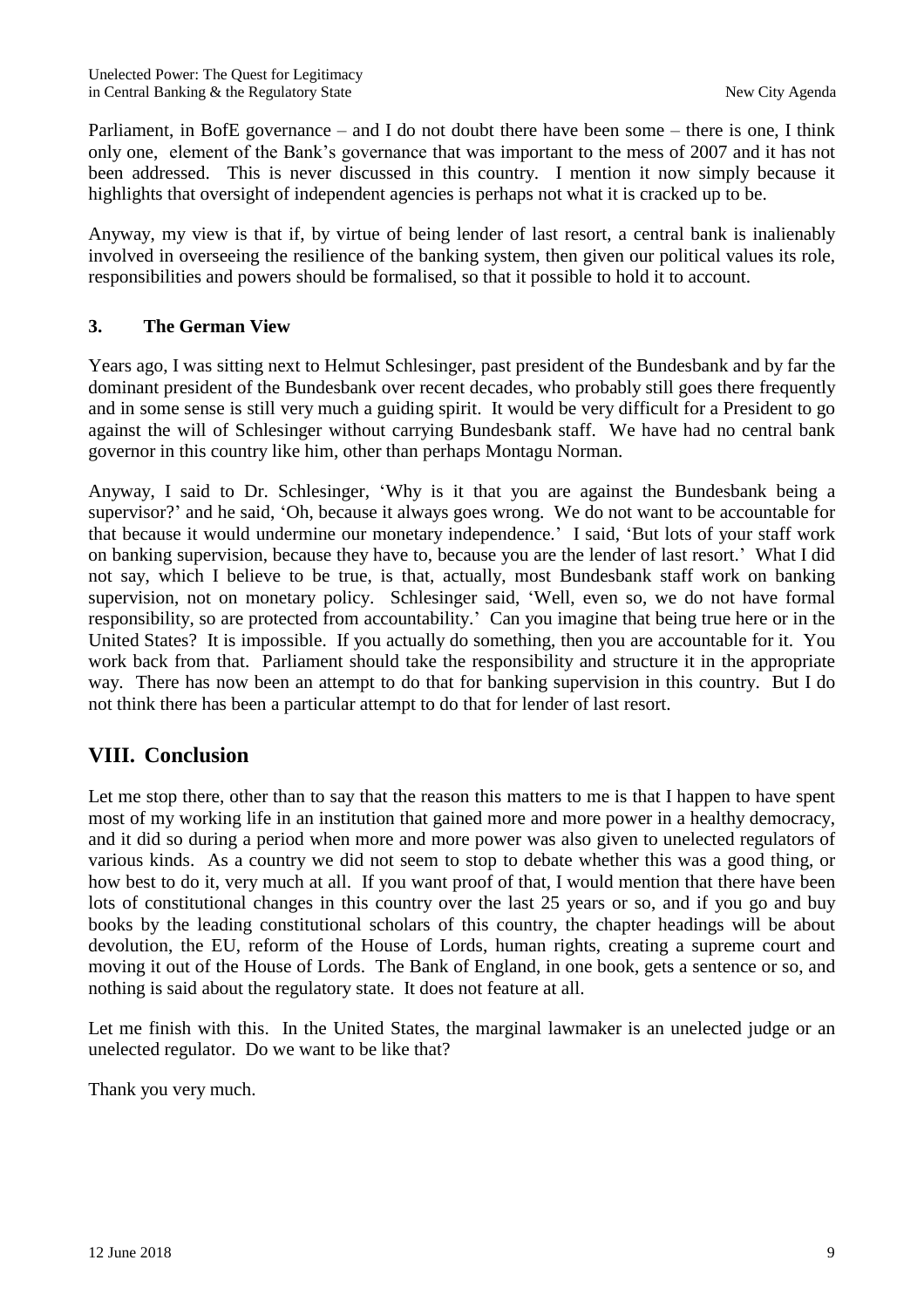## **Response to Presentation**

## **Lord McFall**

#### **New City Agenda**

## **I. Parliamentary scrutiny**

From my point of view it is welcome that Paul is prompting the debate about the process and resources available for parliamentary scrutiny and accountability. In my present position in the House of Lords, I am leading a review of Committees, the first for 20 years, and have been approached by a couple of peers who actually have chaired these independent agencies. They tell me, 'When we were chairing these agencies we were not subject to that scrutiny at all.' You have to have a committee that is looking at regulation and regulators, so there is an issue of accountability there. It is a big deficiency. Certainly, in my time in Parliament, I have seen the leakage of responsibility, the franchising of responsibility from politicians outward. But then when we come to ask the real questions about how to fix things, we cannot, because it is one removed from us, as a result of that. Certainly that comment that you made there, Paul, was very, very relevant to the work that actually we are doing in the House of Lords at the moment on that.

Paul mentioned, in his book, about the Treasury Committee. One MP, who was a Member, said 'All we can do is ask simple questions and listen to your erudite explanations.' You will agree with that, at the end of this morning, Paul. The MP said "What good is that sort of accountability to elected politicians?" And then the MP asked for examples of when the Bank had changed policy because of what the politicians had said, and the Governor responded that no such examples could be given because to do so would compromise the Bank of England's independence, so we are back to square one.

Paul has elaborated on the issue of principles for delegation. You can tell that your book was partly written in America, Paul, because you mentioned the Hamiltonian drive for efficiency, the Madisonian fragmentation of power and the Jeffersonian voice of the people. Now, let us translate that into the UK. Given that you have said that the principles for delegation have to be exposed to national debate, how do we go about that so that we change the situation?

## **Further Recollections**

## **Sir Paul Tucker**

#### **Chair, Systematic Risk Council**

## **I. Hearings in the House**

Thank you very much, John. It is great that you mentioned George Mudie asking Mervyn and me that question. What we said was, 'Well, we go back and decide what we think is right, precisely because Parliament has made us independent.What these hearings are for is essentially for you to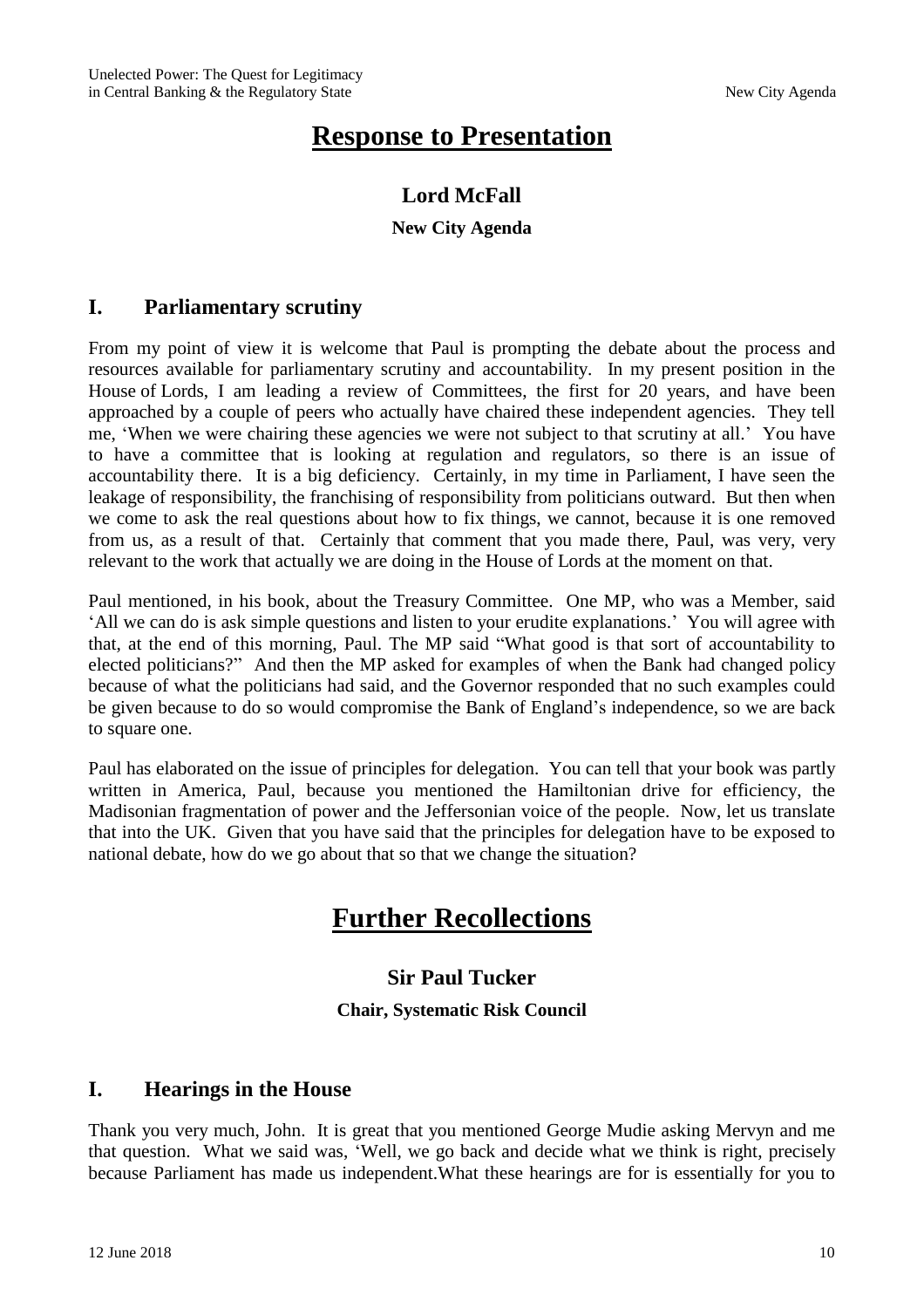decide whether we should carry on being independent.' Mervyn and I talked about this. We did not feel we should defend the Bank of England's independence that much; whereas the Fed certainly defends their independence an awful lot. We felt it was a gift that Parliament gave and it was our duty to act in an independent way and provide Parliament with the information that we felt was necessary for you to evaluate whether to sustain it.

So, where do you need the debate about the design and oversight of independent agencies? Fundamentally, you need it centred on this building, in the two Houses, and that means in the Select Committees and, at times, on the floor of the House.

## **II. Why France Was Right**

Let me give you an example of where it did not happen. A year or so ago there was a report – in fact by an ex-Bank of England person, David Clementi – on the new BBC: what to do with the governance of the BBC. Part of that boiled down to a debate about whether the BBC should selfregulate and, if not, should there be a new independent regulator or should it be regulated by Ofcom. The debate gravitated to Ofcom being the line of least resistance. I am deliberately putting it that way. There was no public debate about whether or not Ofcom was fit for purpose to do this. I do not mean individuals being fit for purpose, I mean the structure of Ofcom, where power is concentrated.

That concern featured in a similar debate in France. France concluded that you certainly should not put the regulation of media content together with the regulation of the economics of the media and telecom, because it would simply make the agency concerned too powerful for comfort in a democracy. So I put this to some people concerned in the BBC debate. First of all they said that it had been debated. I was once a bank clerk, so I asked them to send me all the submissions that had been made on the matter, and it turned out that the point about Ofcom power and design was not debated. Nor was it in David's report.

I said to people who know about Ofcom, 'What do you do to split decision taking on these two areas?' They said, 'We have a Content sub-committee of the Board.' I said, 'Does that have a formal authority [from Parliament} and does it take decisions?' The answer was, 'No.' I thought, 'Why is it that France can have this debate better than us?' I do not mean that we should have followed France in what they did because, actually, I think that the statutory structure of Ofcom could have been amended along the lines taken with the Bank of England, where Parliament created three statutory bodies, one for each distinct mission, that are independent of each other.

When banks fail in this country [or monetary policy goes very badly wrong], it should not be the Bof-E executive that is called first to Parliament to explain themselves. It should be the independent (external) members of the PRA, FPC or MPC; otherwise you cannot justify giving that much power to the institution. That is a neat solution to the problem of concentrated institutional power. The same could have been adopted with Ofcom, but, so far as I can tell, it was not debated whatsoever.

The debate about these things --- design, objective and powers --- has to be here, and it is going to be most crunchy when something big is changing. In a sense that means the Select Committees – not only the Treasury Select Committee, which does a great job – but the other Committees with vast responsibilities somehow having the incentives and resources to do oversight well. It is easier for the TSC overseeing monetary policy and the Bank of England, because interest rate decisions are so salient. They affect savings rates and mortgage rates. It is harder to make the oversight of a utility regulator interesting except during rough times.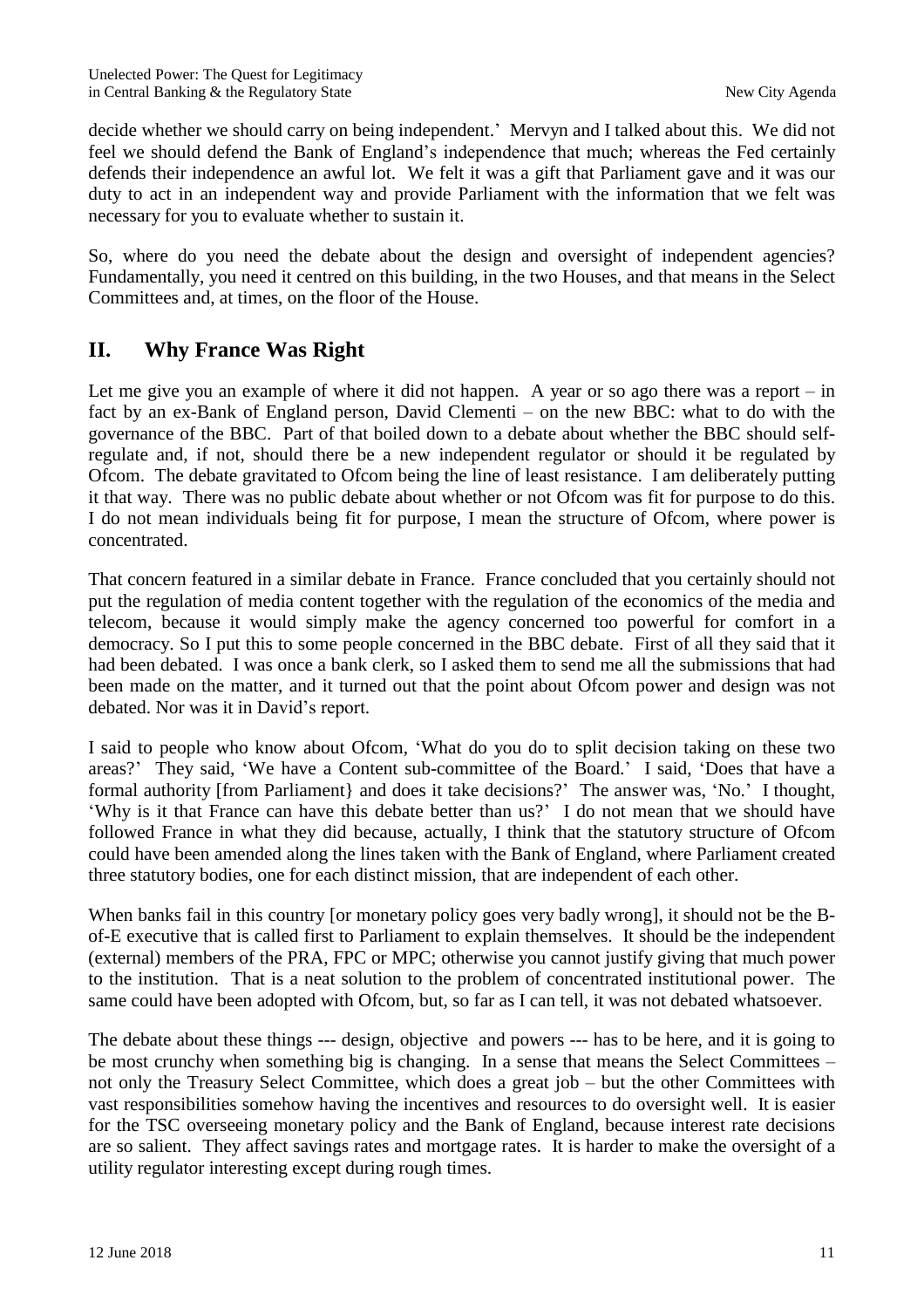## **Questions and Answers**

#### **Lord McFall**

Are there any questions? If people could identify themselves. Paul has given a speech already, so questions, please.

#### **Archie Hamilton, House of Lords**

I have two questions, really. The first is the question of the growing constituency for deficit financing, which seems to be getting rather bi-partisan, which worries me tremendously. Do you have concerns about that?

The second, which is linked, is quantitative easing. You talked about wall-to-wall unanimity. I do not think we have explored very well the effect of quantitative easing on asset prices, which actually leads to a very large gap in wealth terms and people who happen to own houses and shares are infinitely richer than those who do not.

The other question is banks. They still seem to be very large to me. If there was a major financial crisis, they are all too big to fail and the state would be forced to walk in and bail them out. On the other hand, breaking up banks does not seem to be going very well, and Williams and Glynn seems to be a complete disaster. How are we going to get competition for the banks?

#### **Alan Brener, University College of London, Queen Mary's**

One of the issues in the book and also from the Chair is that the various Select Committees are largely under-resourced, with one key exception in terms of the Public Accounts Committee, which is the chosen instrument of the National Audit Office. Do you think that the other Select Committees would benefit from having, let us call it, an inspectorate with similar powers, but obviously different remits, as the National Audit Office?

#### **Kishwer Falkner, Chair, House of Lords EU Sub-Committee on Financial Affairs**

Sir Paul, you said a couple of things which seemed to value confidence in the American system of accountability versus continental Europe or British systems. You talked about confirmation hearings, but if I understand the American system correctly, if someone does not get though their confirmation hearing they cannot be appointed, whereas here in the UK, we just had a recent example – I do not want to name the Committee – where someone did not get through but the Government nevertheless went ahead and appointed them. Is there a problem with the way that our statues and rules on confirmation hearings operate, or do you want them strengthened?

The other interesting point is that you did not say anything broadly about levels of accountability that exist in the European supervisory/regulatory institutions. There has been quite a lot of criticism of the level of lack of accountability within most of the European institutions. I wonder whether you care to answer that? Thank you.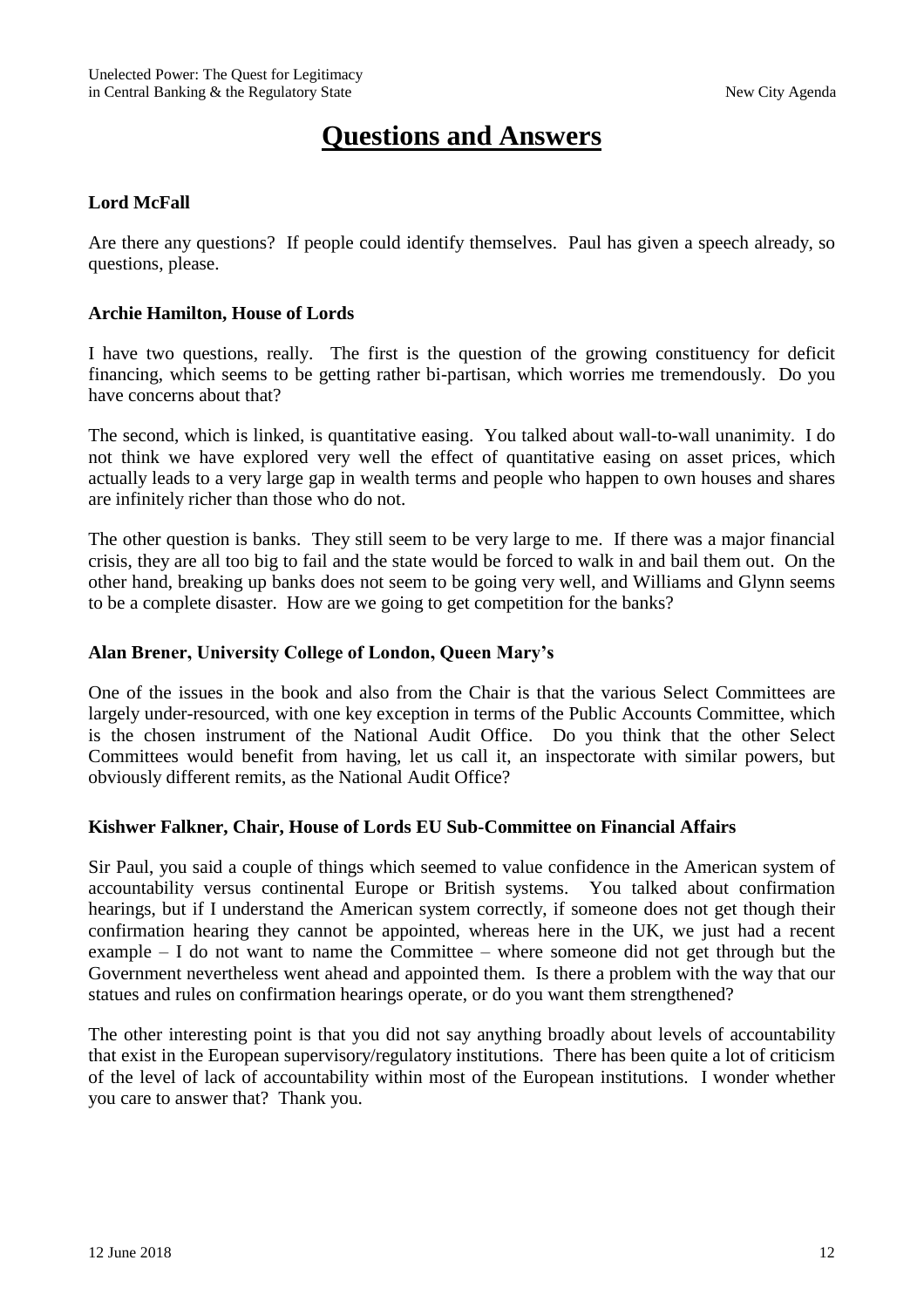#### **Sir Paul Tucker**

I am going to go backwards, if I may. On confirmation systems, I rather like our system, although it is not perfect. With Britain's informal system, if you do badly enough, you may well not survive. You gave an example of where someone did survive. I can think of one where someone did not and I can also think of one where they did but, actually, they were slightly damaged, which perhaps created an incentive. I do not think in our parliamentary system I would adopt the US formal confirmation system, but having said that I am concerned that there are lots of positions where there is no confirmation hearing. There is not a confirmation hearing for everyone who goes onto the board of an independent regulator. In what I said earlier, I was simply using that as informal evidence that those office holders do not really have that much power, whereas there is a confirmation hearing for the DG (or the chief executive) because that is where the power lies. My argument was that, at those independent agencies, too much power is in one set of hands.

On Europe, or rather on the EU, there are two things to be said. First of all, a striking difference, which this country will bump into after Brexit, is that a lot of rules and regulations in the regulatory sphere go by the Council and the Parliament. Either can veto so-called level 2 rules, and there is a full debate for level 1 rules. That was not the position in the UK before and perhaps will not be in the future, and it is not the position in the United States either.

That is something that might not get debated as part of the Brexit debate. I am in no position to say whether it should be or not, but it will be something that people will bump into afterwards. There is a complicating factor, and I do not mean a technical one, whereby, because all level 2 rules and so on have to be issued by the Commission, the Commission can have an invisible influence over these independent regulators whereas the Council and the Parliament have to exercise their veto in public. For the aficionados in the room, what this means is that getting to a cleaner, more transparent system in the EU would entail diluting further the Meroni Doctrine, and eventually shifting away from the Commission having to be issuer of rules, but keeping in place the veto of the Council and Parliament, but that will be for them.

To Alan's question, well, I certainly do not think that you need staff support on the scale of the United States, because there are costs to that: if committees have a vast staff, you release Members of the House (perhaps not so much the Senate) to spend much of their time on fund-raising. The percentage of time spent by Members of the House on fund-raising is quite extraordinary, way above 50% I believe. I am not in a position to judge what resources are needed by each committee here in Britain, but you have to be careful for it not to be too big.

In this county one of the great things, when you are testifying, is that the only members of Parliament who read out the question they are asking you are the members who are new. Of course they do; all of us have been new in a job. What is great after that – and it is not always very comfortable – is you do not know what is going to happen if you are testifying, and that is a great strength of our system. That does not come down just to the staff. That comes down to the incentives of the Members of the Committee to take oversight seriously because that can enhance their standing, prestige and leverage in the House.

On the first set of questions, I am going to start with quantitative easing. Quantitative easing was a good thing to do. I do not regret it at all. I think it helped here, on the continent and in the States. It helped to avoid a vortex of a great depression, which is no small thing. I think we were slow [to explain some of the side effects], and it is hard for me to say this but probably in the States, and elsewhere, central banks continued not to make things clear enough. Although QE might work in aggregate, it has costs in terms of fuelling speculation in the financial markets, by holding down the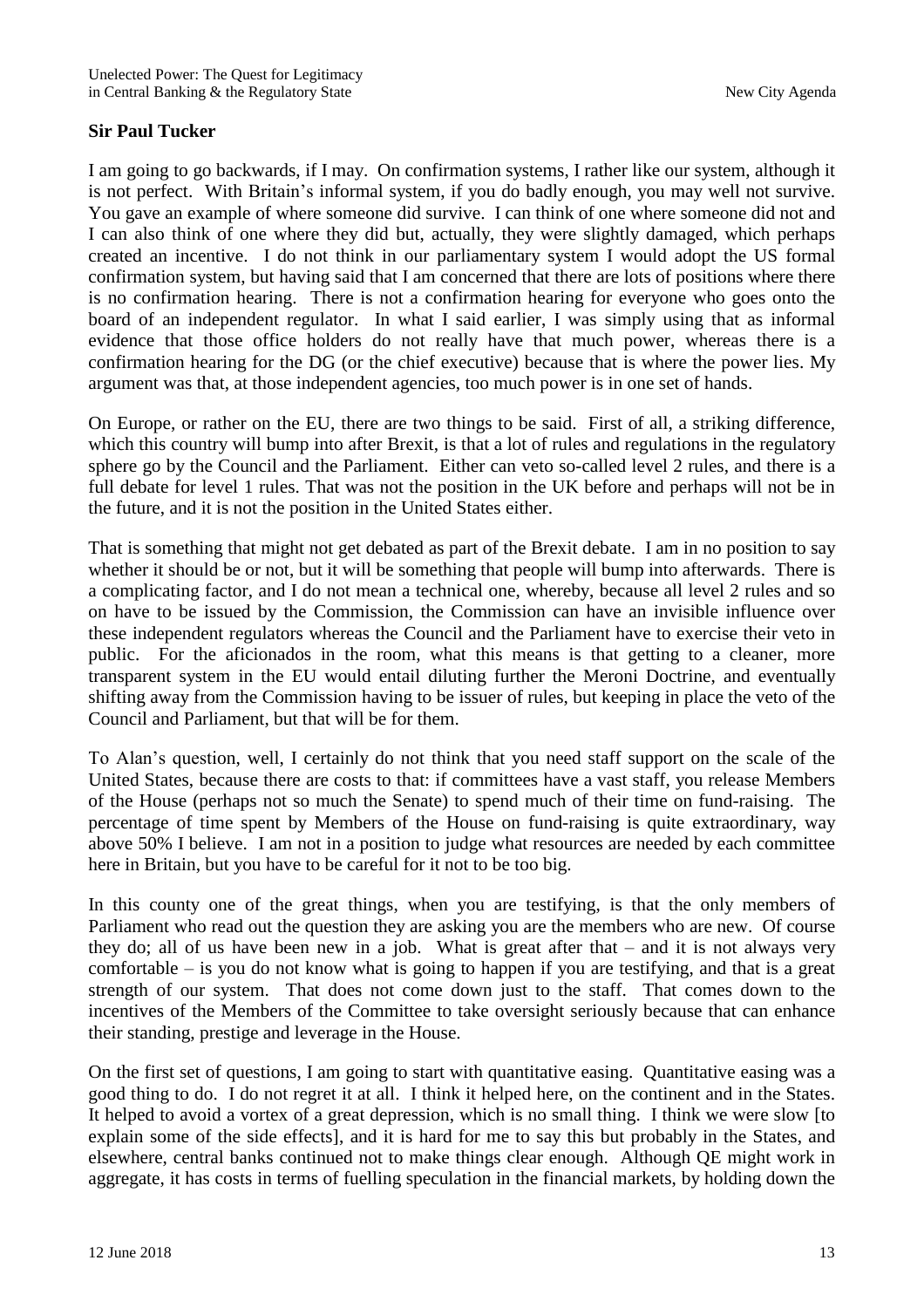yield curve, and in that the group of society that probably does least well out of it are middle class savers living off a certain amount of investment income. Of course, they are also politically potent, as they have a very high propensity to vote.

The lesson for central banks is that even when you think something is net good, and what you should do, you should be very open about what you think the costs are. The reasons for that are essentially political with a small 'p'. When the world was depending on QE in the early months of 2009, it seems to me that there was no alternative. The only bodies that could act quickly enough were the central banks. As the years passed, as you got into 2012, 2013 and beyond –

I am really not making a point about the UK here, but think of the United States and Germany, two countries that definitely had fiscal capacity --- this was a world in which it suited politicians to sit on their hands, and not to try and build the constituency for fiscal measures. That is because they knew that if they did sit on their hands, the central banks would have no choice but to reinvent themselves as the US cavalry and continue to do more and more and more. This is pretty deeply problematic and has left the Fed and the ECB deeply unpopular with some parts of the political community – although not with all parts of the community.

On banks, every time anyone in the House – the House of Commons or House of Lords – asks whether the requirements on banks have been softened, they ask a vital but difficult question for any outsider. Softening the requirements is a slippery slope, but it is so techy that it is hard to be sure when it is happening. I chair something called the Systemic Risk Council, which is a transatlantic group. Even for us – Paul Volcker, John-Claude Trichet, Sheila Blair, Adair Turner, and others – it is very hard, John, from outside to see what is really going on and where the authorities might be softening. We [the public] should know more because on both sides of Atlantic there were terrible costs from the last crisis: costs that are still flowing through into politics and culture but now, somehow, are being forgotten in Congress, in parts of the regulatory system in the States, and in parts of continental Europe. I do not know about here in the UK.

On deficit financing – speaking as a former central banker – I do not have anything to say. But I am not a central banker, so speaking as a citizen, I want to underline that this is a long-running issue. The easiest solution for democracies is to buy their way out of trouble by borrowing money. That can be a sensible thing to do sometimes, but it cannot go on for ever. Ultimately, with an ageing society, this is going to be at the centre of the great problems that you face here in parliament. That is why we have Parliament, so you do not have to rely on unelected people like me on the really big issues.

#### **Lord McFall**

Good. On the Systemic Risk Council, a number of years ago, I was at a lecture at Harvard and I suggested that we should be looking at a transatlantic body, because we are not going to sort it out here on our own. I said, 'Look, I am here. I am the brawn, so let us get the brains in with the brawn.' We have Paul in his chair and he does a great job. The only hope for the way forward is to have that bridge between ourselves and the States in terms of international regulation. Only the other day, Paul, we sent an email about the latest exchange around the SEC, so it is very, very important. If we are left on our own here, we will never get anywhere. That is the real message.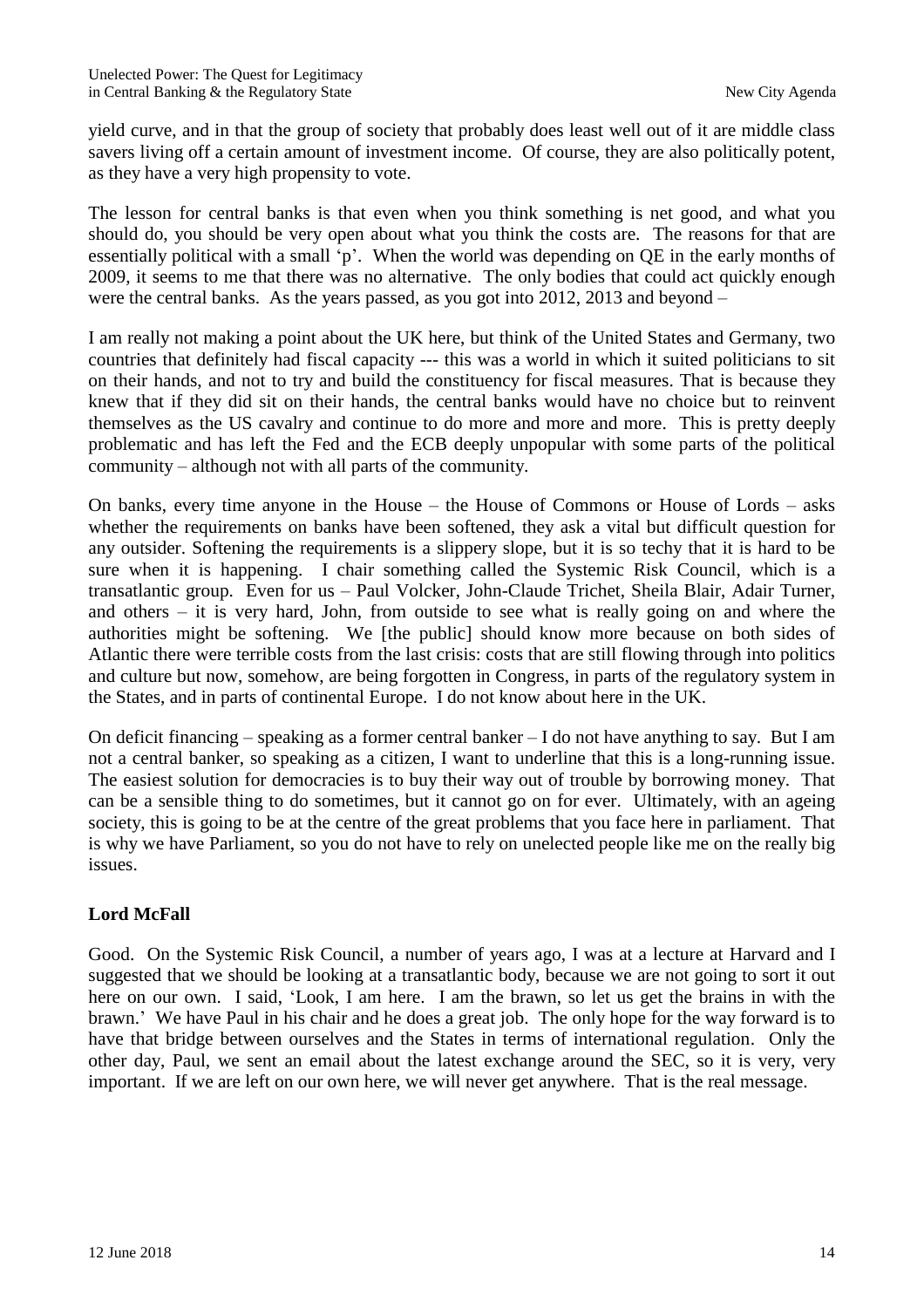#### **Mike Baliman, London Fintech Podcast**

Thank you, Sir Paul, for a very eloquent exposition of the quis custodiet. I have a question which kind of follows on from that if you have been thinking about what they should be doing and how they are reporting it. The question is: how, having seen how the regulators are doing it? Having been in the City long enough, I have seen it go from highbrows through principles to annuncia. We have, for example, one and a half million words in MiFID. That is the question.

#### **Lisa King**

My name is Lisa King. I have a few questions for you. In your pamphlet, you mention the rule of law. It is very interesting. The rule of law implies that everyone is subject to the law, or are we now living in a dictatorship where the bankers are in fact above the law? Is the Government not under the influence of the large banks? Iceland did, in fact, jail their leading bankers for the financial crisis. We have done nothing here.

On the terms of the FCA being independent, the FCA, in fact, banks with Lloyds Banking Group. Now I know they have to bank with someone. They have a £150 million unsecured overdraft. With that in mind, can the FCA really be classed as truly independent?

When it comes to redress claims the FCA imposes on Lloyds Banking Group, Lloyds Banking Group seem to be able to override anything the FCA says or advises them to do, so I cannot see how the FCA is independent, or is ever going to be, because it is reliant on one of the largest banks within the UK.

#### **Simon Gleeson, Clifford Chance**

Supervision without influence is useless. There is no point supervising any agency unless the supervisor can actually call on the agency to change its behaviour. The reason we created independent agencies in the first place was to protect those agencies from political influence. The reason the Bank of England was given independence was because of the politicisation of interest rate setting. What we are talking about here are constitutional arrangements. Constitutional arrangements are not here just to provide good government, but to protect against bad government, and it is foolish to assume that what has happened in America, Spain, Italy, whatever could not happen here. So my concern with what you are saying is that by making independent agencies more open to political scrutiny, are you increasing the risk of politicisation of those agencies' activities?

#### **Sir Paul Tucker**

It is a good challenge, Simon. I am going to do them in reverse order this time as well. I think you have to determine what set of risks you want to run. There is a set of risks that arise when politicians decide not to have agencies testify very much, as with the Bundesbank example. That seems to me to be a brittle system, or at least it would be in this country, as when things go badly wrong, people are liable say, 'My God, no-one told us that they were responsible for all of that; that they were our governors. We have had enough of this.' There is that risk, and that is the risk I do not want to run.

Your risk can be navigated, I believe. It goes back to the exchange between George Mudie at the Treasury Committee and Mervyn and, to a lesser extent, myself. We were there to describe what we did, what we thought and how we understoodd the mandate, not so that we would go out and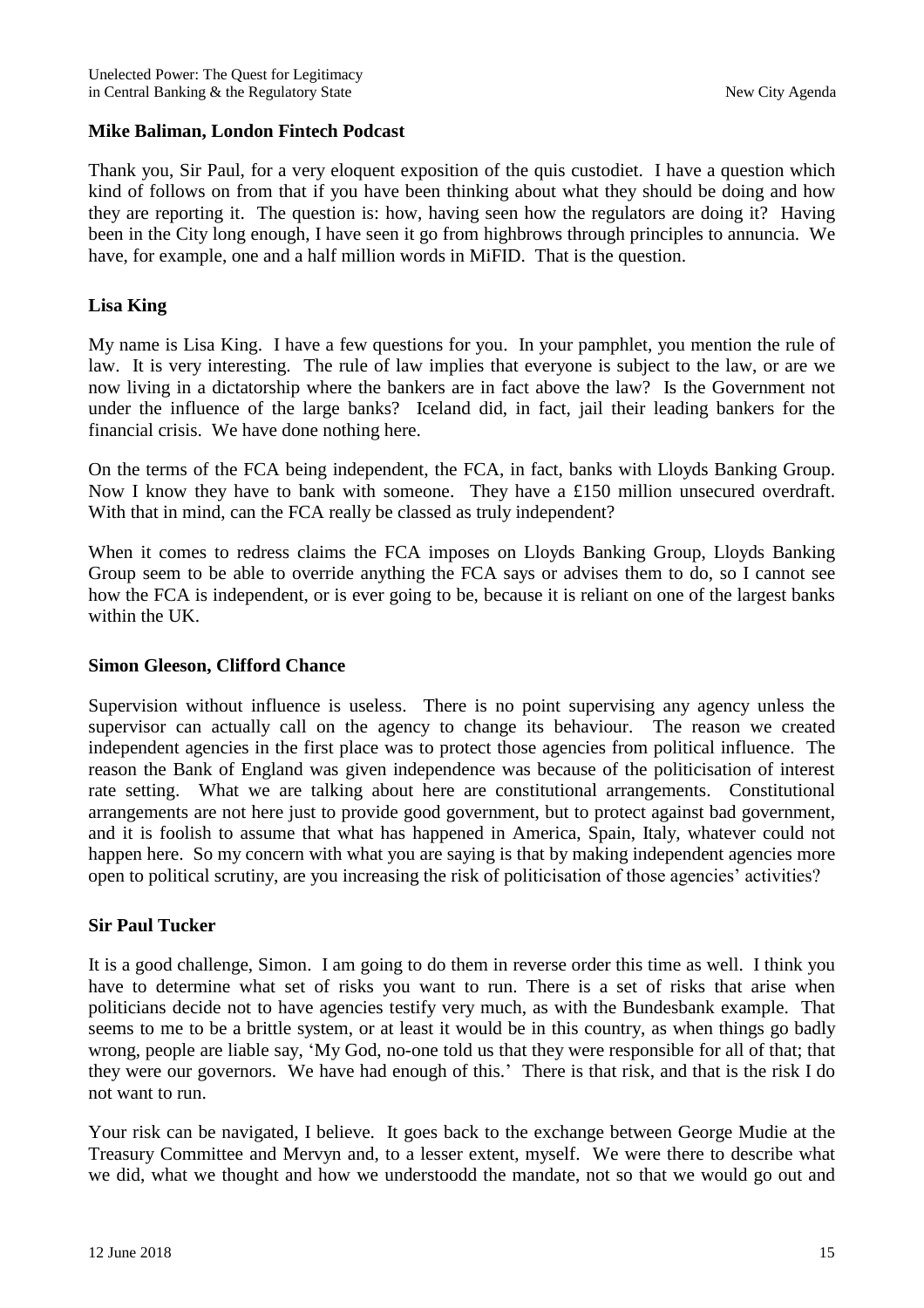change our minds – although I think those hearings can alert you to factors that you have not thought about before, and I think I said that in my answer – but so that Parliament can decide whether it wants to tweak or repeal the regime.

You know, the banking regulatory regime in this country before the crisis was useless, and I believe was known to be useless, yet nobody could quite bring themselves to say it in public. Actually, if only it had been discussed more publicly, something could have been done about it in time. I do not mean sufficient to avoid the crisis. Making the crisis just, say, 10% smaller would have been quite something in the scale of things. So it is a curious form of oversight that I am arguing for in one sense. It is oversight so that Parliament can decide whether to change the law, not whether to give some non-legal instruction. But Parliament determines the law, so that is a perfectly reasonable thing for it to do, would be my answer.

Moving on, you have raised something that was invisible in my presentation. I made a presentation in terms of independence (insulation) from government, but, of course, actually you want regulators to be insulated from the sectors and firms that they regulate as well. I hugely agree with that. The questions are not entirely separable. The solution amounts to pretty much the same thing, which is that if you give a very clear objective that can be monitored from outside, you can see where they have abandoned their objective and tacked to the industry or part of the industry, a political party or some other sectional interest in the country, whereas if the objectives are multiple and vague, you cannot tell. Where you cannot tell what the regulators are doing, I suppose it is better to be captured by politics than to be captured by the private sector. Some people would disagree with that. But if you want enhanced welfare then you can seek to achieve that via credible commitment, requiring insulation from both. Institutions with vague objectives cannot do this, so the proper (decent) space for truly independent agencies is narrower than the course taken in the UK.

And then Juvenal: the infinite regress of who guards the guardians. I think of democracy as breaking the infinite regress. I talk about this at some length in the book. I think democracy basically can deliver 360 degree monitoring when helped by the media and the public. When I talk about Select Committee oversight of the regulators and the Bank of England, or whatever, this is of course only one dimension. Who is overseeing or watching the Select Committees? The Select Committees only have incentives to do a good job if people are watching them. The media are part of the group who are watching them. Something that happens in this county, but does not happen so much in the United States, is if a Select Committee has a really bad day, the media will say so. Because of the nature of the Westminster village, of which the media are a part, that affects the incentives of Members of Select Committees to do a good job.

On principles versus rules, that is not debated very much in my book. For what it is worth – and I have written about this elsewhere – I believe the only way to do conduct regulation effectively is to legislate principles, and to order in the governing legislation that, when they pass rules, both the regulator and the courts should construe those rules in light of the statutory principles. This is associated with a man called John Braithwaite of ANU in Australia. This is different from David Walker-SIB-type – if I go techy for a second – principles, which were not statutory principles laid down by Parliament; and it is different from a world of pure regulatory agency-issued rules with no over-arching principles. At least the approach I favour would have the elected representatives taking responsibility for the big picture, via the statutory principles. Although not discussed in my book, that fits with its basic thrust. The big decisions should lie with the people we elect, and here in the UK with the second chamber, and not with people who are appointed, like my former self.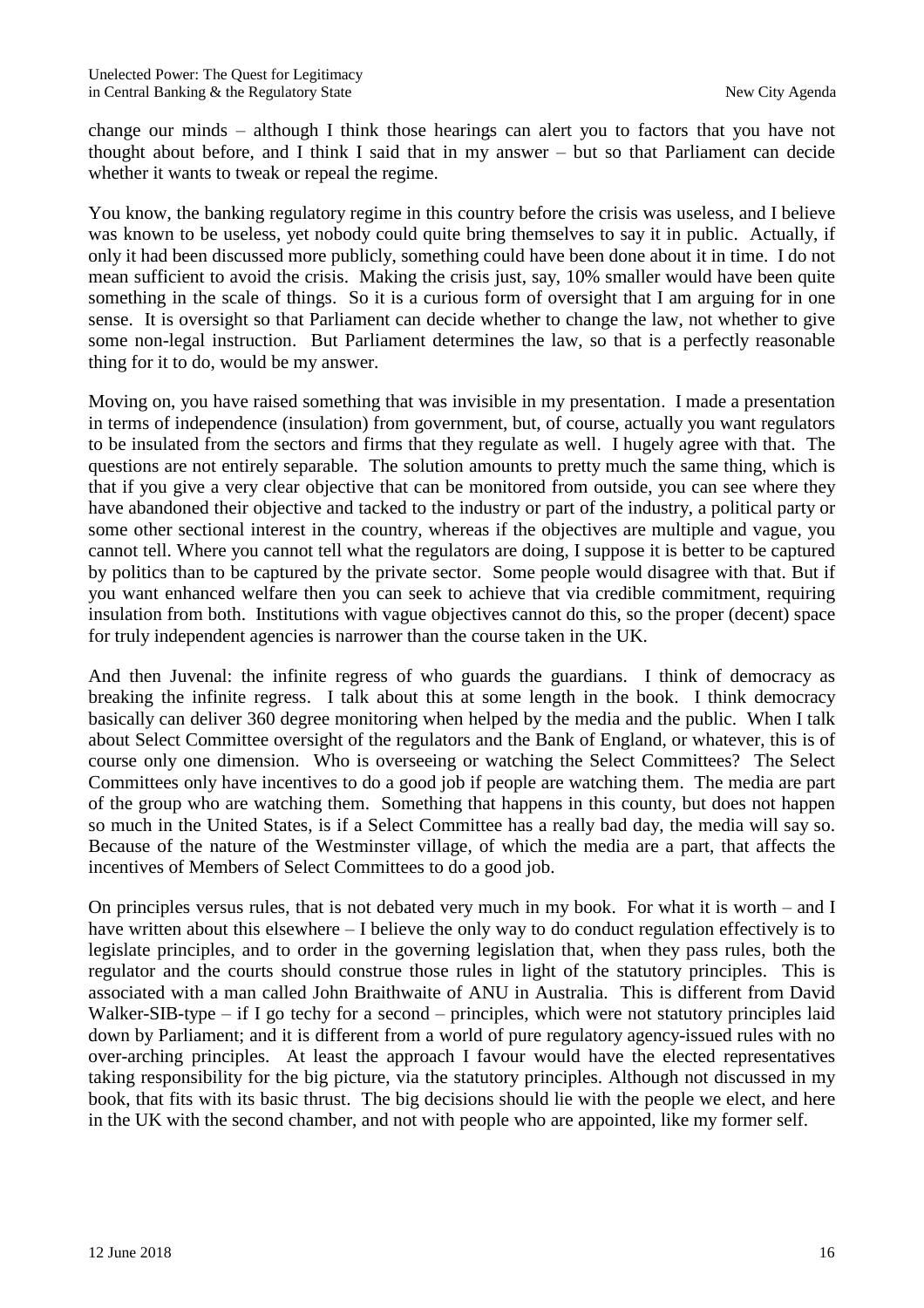#### **Lord Tunnicliffe, House of Lords**

Since 2010, I have been the number two Labour whip on Treasury matters in the House of Lords, and therefore, regrettably, I have seen every bit of legislation passed about the Bank of England. We tried, in doing that legislation, to understand the Bank of England and we failed. We discovered there was a thing called court and that it created the MPC, FPC, PRA, PRC or whatever it is called.

It was evident that, in those various committees, we created power probably greater than the Chancellor over macro-economic policy and outcomes. That may have been the intent of the Government, and it may have been a good thing. But then we looked at the internal controls, and it seemed to us that the only person who was a consistent member of all four committees was the Governor. In fact, to some extent, we created, accidentally, the sun king. He may be a benign king but he does seem to have all power.

Are you satisfied, or would you like to comment on the internal structure of the Bank of England and how these very powerful institutions can have more internal accountability to ensure that a single individual does not dominate and, at the end of the day, does not lead us into difficult waters?

#### **Frances Coppola**

My question concerns degrees of independence. We have, since the crisis, growing calls for economic intervention that require co-ordinated approaches between Treasury and the central bank. Some of them have been done, such as funding for lending, but some go much further than that. For example, there have been calls recently from the IPPR for there to be investment in infrastructure supported by banking buying bonds. My question concerns how close should the relationship between Government and the central bank be, and should there be, as there is in Europe, explicit legislation that limits the ability of the central bank to intervene in fiscal affairs?

#### **Lord Wood**

A quick question on your criterion for distribution: you said you did not think there was a case for delegation away from elected politics when there is no distribution issue at stake, but surely the Bank of England engages in massive distribution of decisions all the time. QE has massive distribution consequences, so I do quite not understand how that criteria would apply in reality. I will go the other way a bit. The obvious question: is there not a case for delegating away from elected politics on some issues where there is a market failure of politics, like issues which are cross-generational – the retirement age, for example. Should that not be taken out of politics precisely because politics cannot get to a decision which enables business and individuals to plan properly?

#### **Sir Paul Tucker**

The last is the best challenge that can be made against my 'no distributional choices' precept, by bringing in inter-generational issues. If you were going to do delegate such matters away from dayto-day politics then, going back to Simon's point, you would have to do it in a constitutionalist way. This would be a truly first-order reform of our system of government, throughout the democratic world. This is not like making the Bank of England independent for monetary policy; it is a much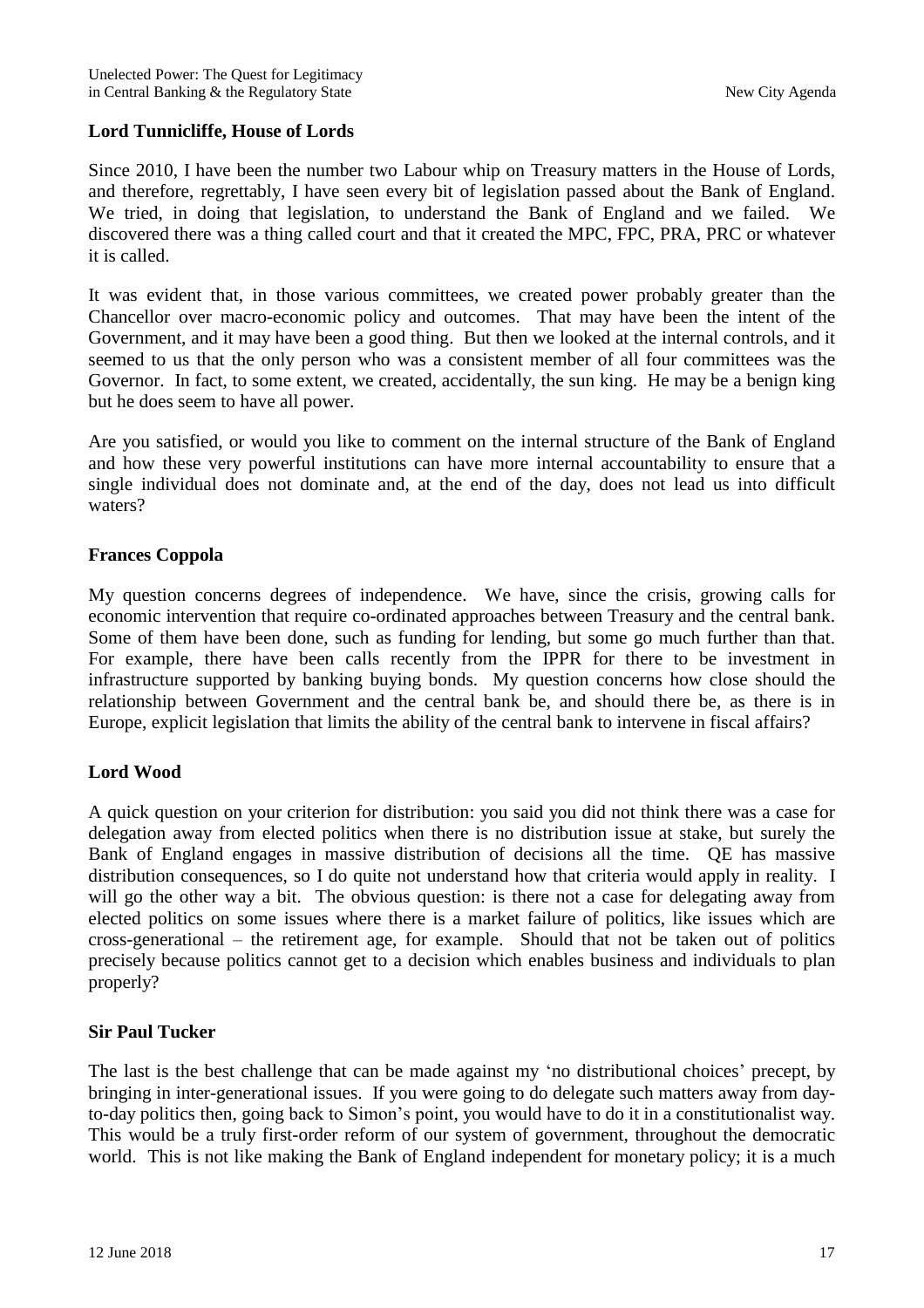bigger deal indeed. So I just want to park that there. That is not complete disagreement, and obviously it matters for environmental policy, for example.

On QE, for what it is worth – and this is contestable – there is a distinction between making big choices on distribution issues and having distributional effects. I thought of QE, for what it is worth – I think in good faith, but I may be wrong; I do not know – as certainly having distributional effects, but not involving distributional choices. It was, 'What shall we do? We are at the effective zero lower band for interest rates. We need to inject more money so as to bring longer yields down' etc., etc., etc. The most vanilla way of doing that is by buying long-term government bonds.' That was done in order to stimulate aggregate demand, but for no other reason. As I see it, that is not a distributional choice but it certainly has distributional effects.

It comes back to the answer I gave to Lord Hamilton earlier. I do not know about this country, but certainly in the States and continental Europe it would have been far better if fiscal policy had come in more powerfully a bit later, reducing the burden on monetary policy, and with the distributional effects being acknowledged and so maybe offset. What I think my own tribe could have done is to be more open about the distributional effects. We started to do so in 2012, when I was still there – I do not know how much of that there has been since. I think there should have been more and more of it throughout the advanced-economy democracies..

This goes to the question about co-ordination. I obviously think that co-ordination can occur without breaking independence, because that is what we did, as I was then, with the Funding for Lending Scheme. Where the limits to that are is the issue. First of all, I do not think that the central bank's independence should be sustained if you are involved in things where you are no longer pursuing price stability and financial stability but you are actually really pursuing other welfare objectives. To keep the answer short, I would say that people should articulate where those boundaries are.

On Lord Tunnicliffe's question, I am going to say two things. This is curiously under-debated in this country. The first – there is no secret about this but it is never observed --- is that the greatest oddity in the constitution of the Bank of England is that – and this is not a post-office thought – except where functions are conferred by Parliament on a particular body – the MPC, the FPC, the PRA – all the powers of the Bank of England through its 1694 constitution and other pieces of legislation are vested in the Court. The Court then has a document called  $-$  it is on the website  $-$ *Matters Reserved to Court*. Everything that is not reserved to Court, which is basically the oversight of the management plan, is delegated to the Governor. That includes the lender of last resort function. I have long thought that a mistake [as alluded to in an earlier answer]. The Treasury know that I wanted to reform that. It is not just our central bank, of course, that needs to fragment power, but it is done quite well in some other countries, so the BofE is an outlier amongst the big central banks on this.

The other thing I would say is that, in terms of internal organisation, I thought it was at its best when I saw a governor work very effectively with a single deputy-governor in the late 80s and early 90s, although that was before independence. The effect was that Robin Leigh-Pemberton had to carry first of all George Blunden and later Eddie George on anything massive concerning the organisation, and vice versa. That meant there were always at least two people who were responsible for the organisation as a whole.

The solution to the issues you are concerned about will not lie with Court. In my time, Court was terrific at making the Bank of England better at those things that the Bank of England has in common with a travel agency or a manufacturer: projects, human resources, IT, the building are